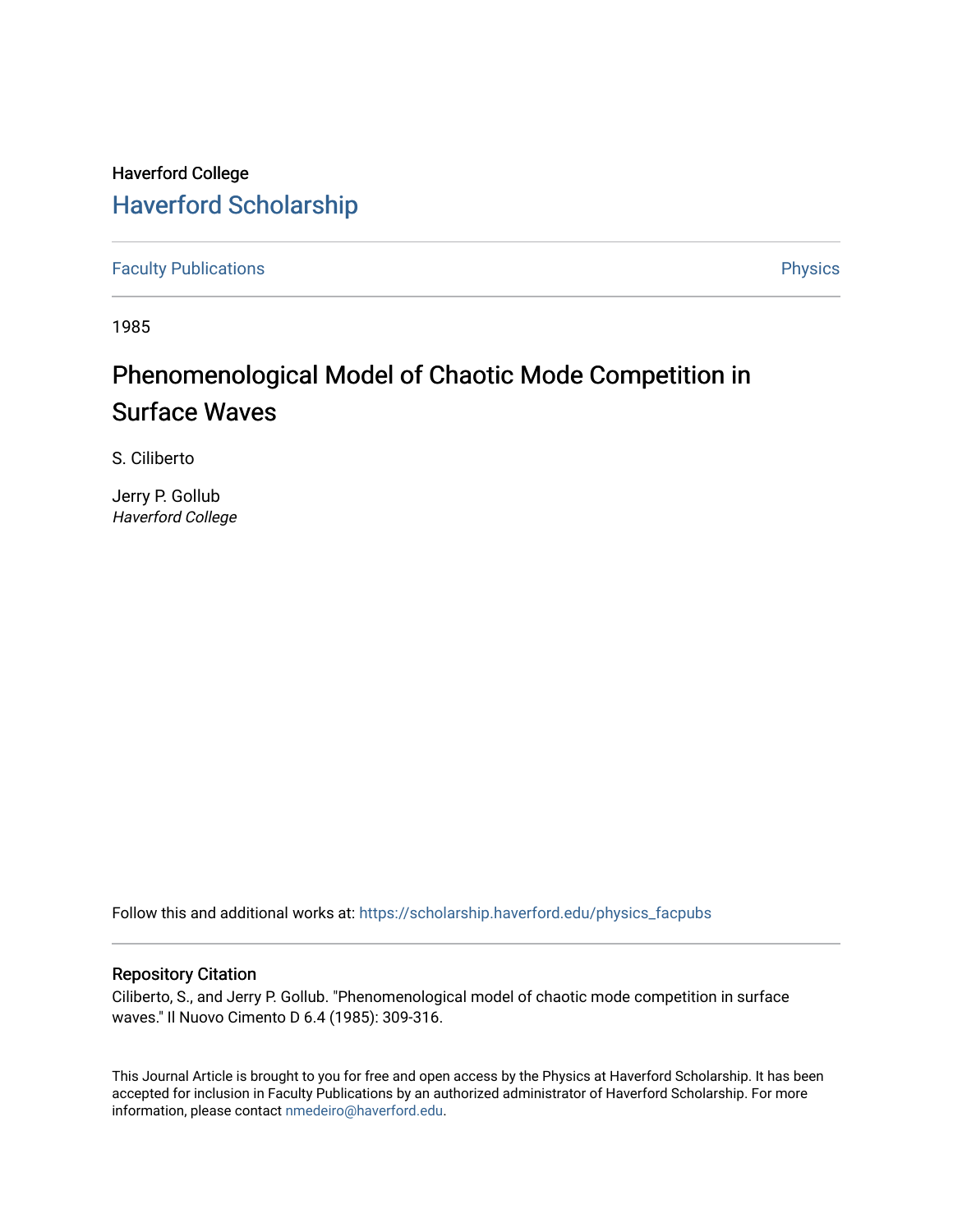### **Phenomenological Model of Chaotic Mode Competition in Surface Waves.**

#### S. CILIBERTO

*Istituto Nazionale di Ottica - Largo E. Fermi 6, 50125 Firenze, Italia* 

#### J.P. GOLLUB

*Hayer/oral College - Hayer]oral,* PA 19041 *Department o] Physics, University o] Pennsylvania - Philadelphia,* PA 19104

(rieevuto il 4 Giugno 1985)

**Summary.** -- We present a four-variable model (two coupled parametrically forced oscillators) that describes many of the phenomena seen in an experiment on surface waves in which the competition between spatial patterns produces chaotic behaviour. The model reproduces the route to chaos, the dimension of the attractor, the Kolmogorov entropy and (approximately) the phase diagram.

PACS. 47.25. - Turbulent flows, convection and heat transfer. PACS. 47.35. - Hydrodynamic waves.

#### **1. - Introduction.**

In a recent paper (1) we described an experiment on forced surface waves in which chaotic behaviour is clearly produced by the competition between two spatial modes. We also suggested a phenomenological model that explains many of the experimental results. In this report we describe the phenomenological model in greater detail. The experiment itself is thoroughly treated in a separate publication (2).

**<sup>(</sup>x) S.** CILIBERTO and **J.P. GOLL~B:** *Phys. Bey. T~ett.,* **52,** 922 (1984).

<sup>&</sup>lt;sup>(2)</sup> S. CILIBERTO and J.P. GOLLUB: *J. Fluid Mech*, **158**, 381 (1985).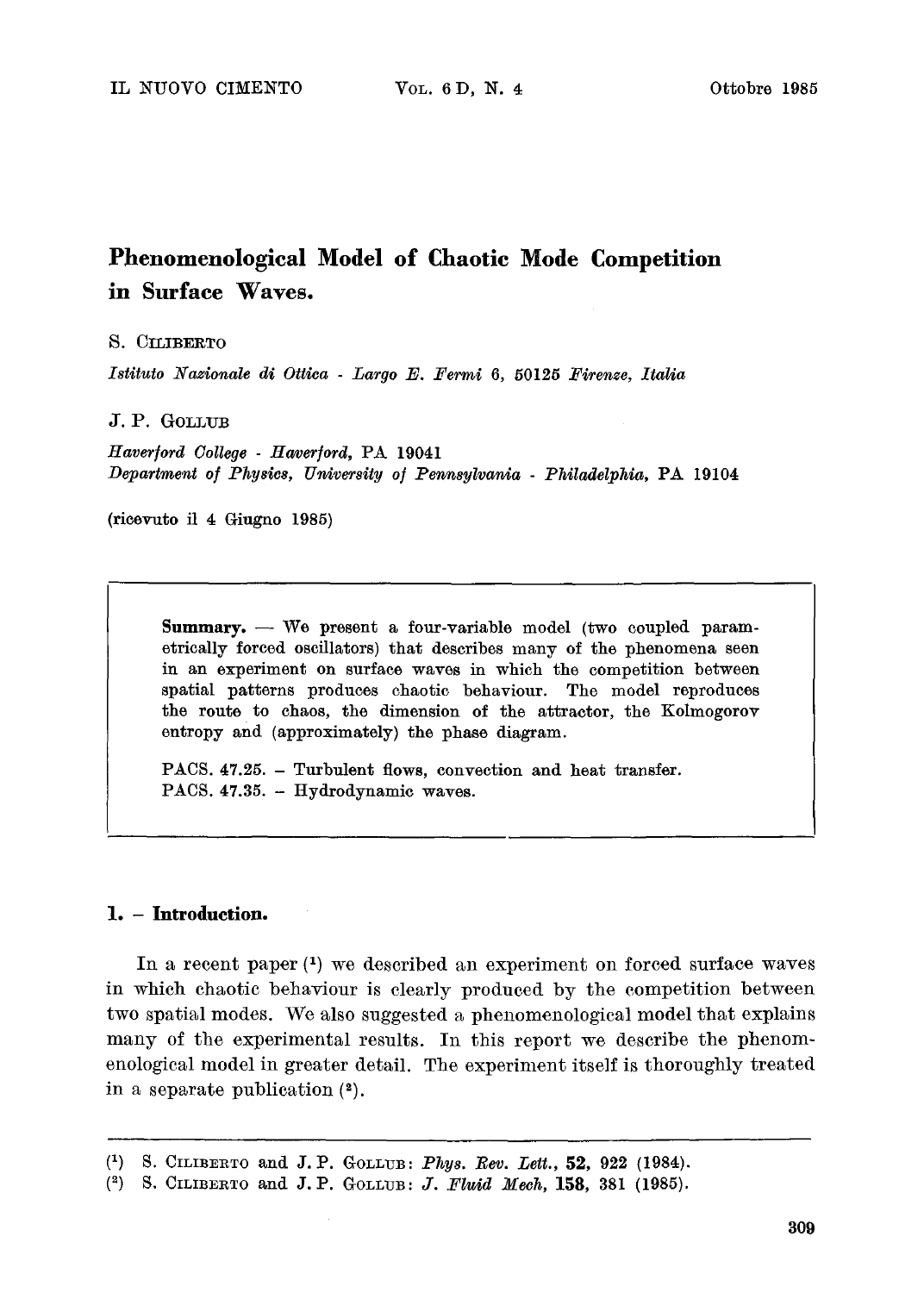We recall only the results of the experiment to allow a direct comparison with those of the model. The system of interest is a cylindrical fluid layer in a container that is subjected to a small vertical oscillation. It is well known (s) that, if the driving amplitude exceeds a critical value  $A_{\rho}(f_0)$ , which is a function of frequency, the free surface develops a pattern of standing waves. The surface deformation  $S(r, \theta, t)$  can then be written as a superposition of normal modes:

(1) 
$$
S(r, \theta, t) = \sum_{l,m} a_{l,m}(t) J_l(k_{l,m}r) \cos l\theta,
$$

where  $J_i$  are Bessel functions of order  $l$  and the allowed wave numbers  $k_{l,m}$ are determined by the boundary condition that the derivative  $J'_i(k_{i,m}R)=0$ , where  $R$  is the radius of the cylinder. The modes may be labeled by the indices  $l$ (giving the number of angular maxima) and  $m$  (related to the number of nodal circles). The mode amplitude  $a_{l,m}(t)$  develops an instability when the corresponding eigenfrequency (given by the dispersion law for capillary gravity waves) is approximately in resonance with half the driving frequency  $f_0$  and  $A$ exceeds  $A_{\rho}(f_{0})$ . This parametric instability leads to standing waves in which the mode amplitude oscillates at  $f_0/2$ . To take into account the possibility of a further slow modulation of the mode amplitudes, which, in fact, occurs due to mode competition, we write each amplitude in terms of fast oscillations at  $f_0/2$  and slow envelopes  $C_i(t)$  and  $B_i(t)$ :

(2) 
$$
a_i(t) = C_i(t) \cos (\pi f_0 t) + B_i(t) \sin (\pi f_0 t).
$$

We omit the second subscript because, in practice, only a single value of  $m$  is significant for a given value of l.

The behavior of the system as a function of  $A$  and  $f_0$  is shown in fig. 1. Below the parabolic stability boundaries, the surface is essentially fiat. Above the stability boundaries, the fluid surface oscillates at half the driving frequency in a single stable mode. The shaded areas are regions of mode competition, in which the surface can be described as a superposition of the  $(4, 3)$  and  $(7, 2)$ modes with amplitudes having a slowly varying envelope in addition to the fast oscillation at  $f_0/2$ .

Our experimental apparatus, described in  $(1, 2)$ , allows us to study a fixed linear combination of the slow coefficients  $C<sub>t</sub>(t)$  and  $B<sub>t</sub>(t)$ , which we denote by  $a_{i}^{0}(t)$ . The dynamics of the slow oscillation was explored by varying A and  $f_{0}$ separately inside of the interaction region. In fig. 2 time series and corresponding power spectra are shown for three different driving amplitudes but fixed driving frequency of 16.05 Hz.

**(3) T.B. BENJAMIN and F. URS~LT.:** *PRO0. R. 8or London, Set. A,* **225, 505 (1954).**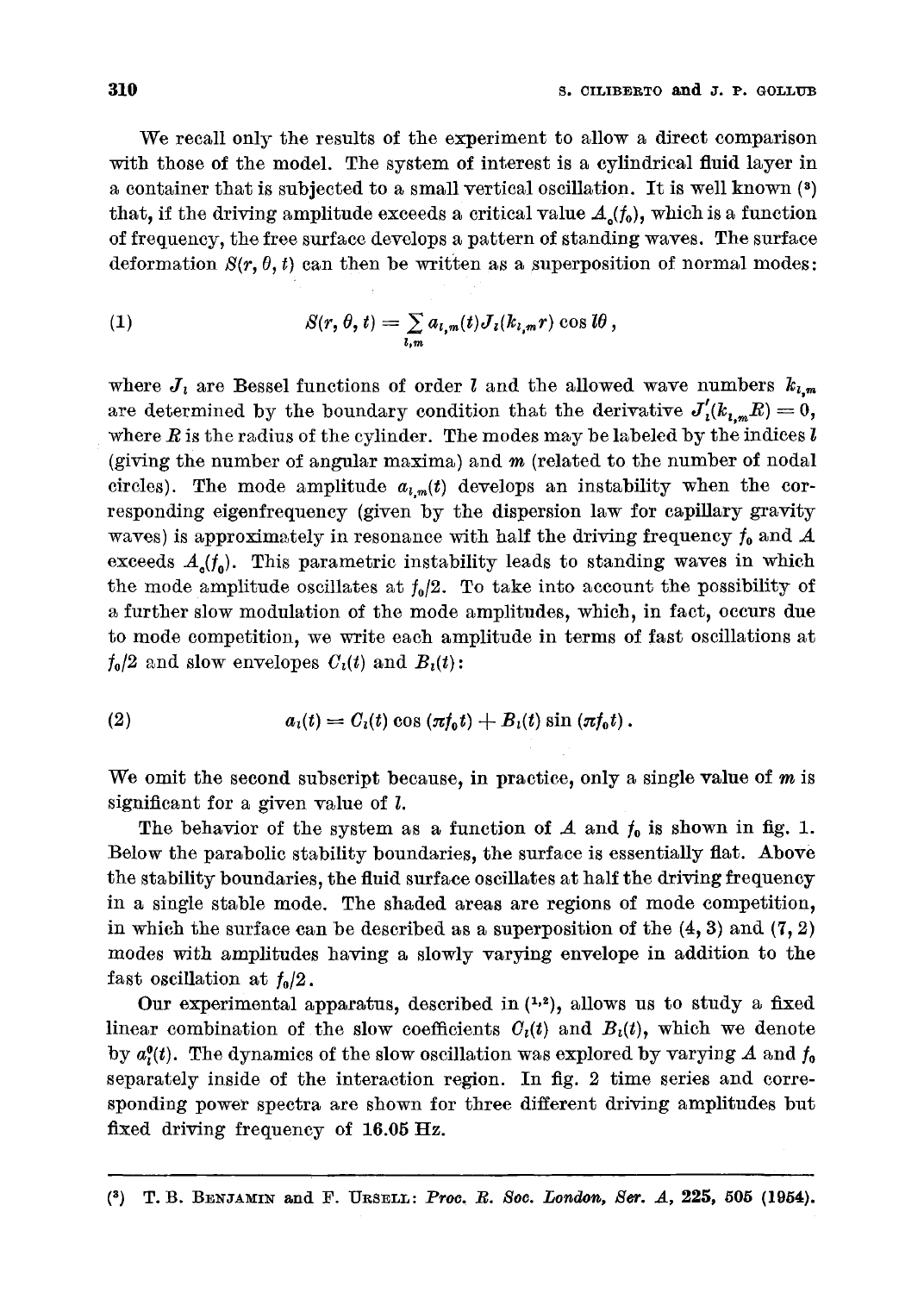

Fig. 1. - Phase diagram as a function of driving amplitude A and frequency  $f_0$ . The crosses are experimentally determined points on the stability boundaries. Stable patterns occur in the regions labeled (4, 3) and (7, 2). Slow periodic and chaotic oscillations involving competition between these modes occur in the shaded regions.



Fig. 2. - The transition from periodic to chaotic oscillation. Time series and corresponding power spectra of the slow oscillation are shown for  $f_0 = 16.05$  Hz and three different driving amplitudes. Broad-band noise is associated with the appearance of a subharmonic  $f^*/2$  of the dominant oscillation.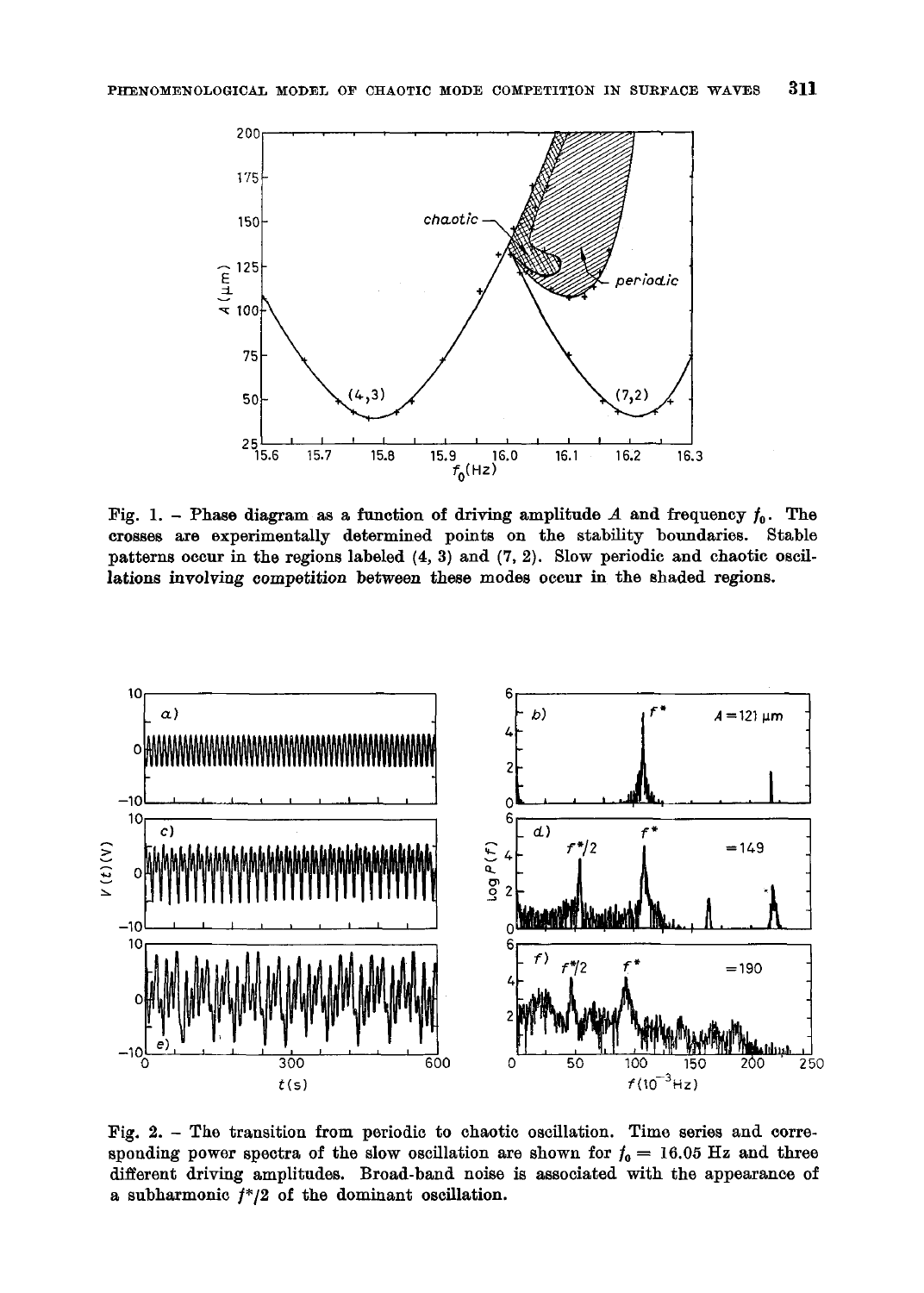As the driving amplitude is increased, a chaotic state with a broad power spectrum is obtained. We characterized the chaotic behaviour quantitatively  $(2)$ by computing from the experimental data the correlation dimension  $\nu$  of the attractor (4) and a lower bound  $K_2$  for the Kolmogorov entropy  $K$  (5). When the oscillation is periodic ( $A = 121 \mu m$ ), we find  $\nu = 1.0 + 0.04$  and  $K_2 =$  $=(0.0+0.01)$  s<sup>-1</sup>. On the other hand, when the slow oscillation is chaotic  $(A = 190 \text{ }\mu\text{m})$ ,  $\nu = 2.22 \pm 0.04$  and  $K_a = (0.1 \pm 0.01) \text{ s}^{-1}$ . These measurements clearly demonstrate that the attractor has a low (and fractional) dimension and that there is at least one positive Lyapunov exponent. The dimension measurements also show that a four-dimensional phase space is required to represent the data.

#### **2. - Formulation of the model.**

We have constructed a relatively simple phenomenological model that has a reasonable hydrodynamic basis and accounts for most of our observations, including the basic structure of the phase diagram. We begin with the fact that, in a linearized inviscid approximation, each mode amplitude  $a_i(t)$  follows a Mathieu equation (8):

$$
\ddot{a}_i(t) + (\omega_i^2 - \psi_i A \cos \omega_0 t) a_i(t) = 0,
$$

where  $\omega_i$  is the eigenfrequency,  $\psi_i$  is a gain coefficient and  $\omega_0 = 2\pi f_0$ . We take the point of view that one can approximately account for the effects of damping (due to all sources, including bulk viscosity and wall effects) by introducing a first-order term  $\gamma_i \dot{a}_i$ . Furthermore, it is necessary to add a nonlinear term to limit the growth of the mode to finite amplitude in the steady state. The lowest-order nonlinear term is cubic in the mode amplitude, thus we have the following equation for the time variation of any mode:

$$
(4) \qquad \ddot{a}_i + \gamma_i \dot{a}_i + (\omega_i^2 - \psi_i A \cos \omega_0 t) a_i = \zeta_i a_i^3.
$$

We find that this equation is sufficient to fit the (approximately parabolic) stability curves in fig. 1 and to describe quantitatively the variation of the steady-state mode amplitude with A above threshold.

Next we consider the phenomenon of mode competition. We know that only two modes are involved and that they interact. Therefore, we consider a model consisting of two coupled Mathieu oscillators. There are various ways to introduce coupling phenomenologically. One may allow the coefficient of

 $(4)$  P. GRASSBERGER and I. PROCACCIA: *Physica (Utrecht) D*, 9, 189 (1983).

 $(5)$  P. GRASSBERGER and I. PROCACCIA: *Phys. Rev. A*, 28, 2591 (1983).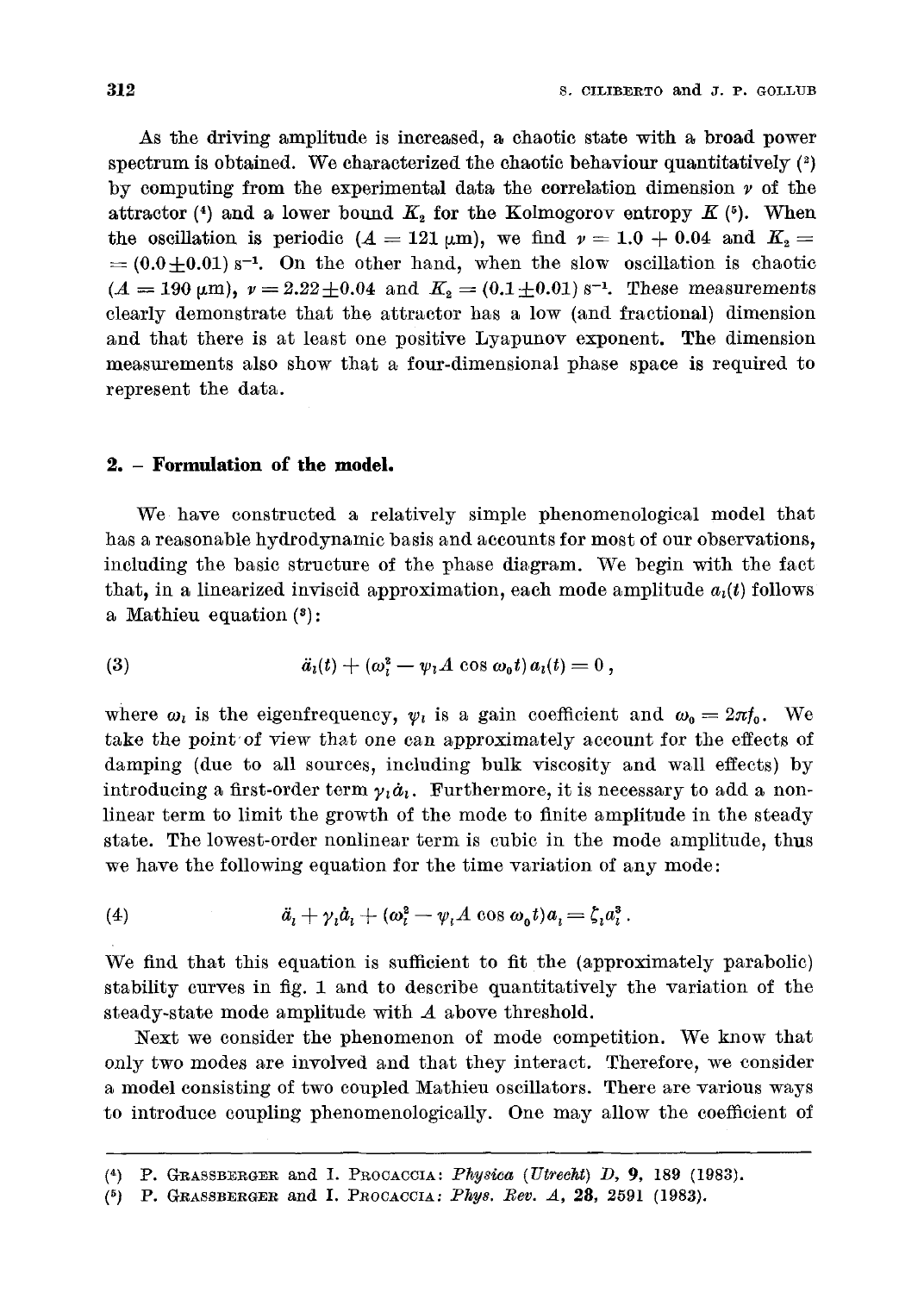the driving term for one mode to depend on the amplitude of the other mode. Alternatively, one may allow each damping coefficient to depend on the amplitude of the other mode. Finally, one may introduce nonlinear terms containing both mode amplitudes. We have tried all three approaches, but we present results only for the first one, simply because it provides a better fit to the experiments. Therefore, to describe the interaction of the  $l = 7$  and  $l = 4$  modes, we set

(5) 
$$
\psi_4 = \bar{\psi}_4 + \beta_{47} a_7^2
$$
 and  $\psi_7 = \bar{\psi}_7 + \beta_{74} a_4^2$ ,

where the coupling coefficient  $\beta_{74}$  is negative, while  $\beta_{47}$  is positive. The origin of the sign difference is the observed phase difference between the two modes during the oscillation. In fact,  $a_{\alpha}^0$  leads  $a_{\alpha}^0$  by about  $90^{\circ}$  (see fig. 4 of ref. (1)). This implies that the sevenfold mode pumps the fourfold mode, while the fourfold mode damps the sevenfold mode. To solve the system of the two coupled Mathieu equations, we express the mode amplitudes by eq.  $(2)$ . We substitute eqs. (2) and (5) into (4), keeping only terms oscillating at  $\pi f_0$  and neglecting those at  $3\pi f_0$ . We also neglect  $\ddot{B}_i$  and  $\ddot{C}_i$  because the time scales of the fast oscillation and mode competition are very different, so that  $\ddot{B}_i \ll 2\omega_0 \dot{C}_i$  and  $\ddot{\mathcal{C}}_i \ll 2\omega_0 \dot{\mathcal{B}}_i$ . Finally, we obtain the following four-dimensional system for the slow variables  $C_4$ ,  $B_4$ ,  $C_7$  and  $B_7$ :

$$
\begin{cases} \n\dot{C}_4 = -\frac{1}{2}\gamma_4 C_4 - [A_4 - \varphi_4^0 A + \zeta_4^0 (C_4^2 + B_4^2) - \beta_{47}^0 B_7^2]B_4, \\ \n\dot{B}_4 = -\frac{1}{2}\gamma_4 B_4 + [A_4 + \varphi_4^0 A + \zeta_4^0 (C_4^2 + B_4^2) + \beta_{47}^0 C_7^2]C_4, \\ \n\dot{C}_7 = -\frac{1}{2}\gamma_7 C_7 - [A_7 - \varphi_7^0 A + \zeta_7^0 (C_7^2 + B_7^2) - \beta_{74}^0 B_4^2]B_7, \\ \n\dot{B}_7 = -\frac{1}{2}\gamma_7 B_7 + [A_7 + \varphi_7^0 A + \zeta_7 (C_7^2 + B_7^2) + \beta_{74}^0 C_4^2]C_7, \n\end{cases}
$$

where we have introduced normalized coefficients as follows:

(7) 
$$
\begin{cases} \n\Delta_{i} = (\omega_{0}^{2} - 4\omega_{i}^{2})/4\omega_{0}, & \psi_{i}^{0} = \bar{\psi}_{i}/\omega_{0}, \\
\beta_{47}^{0} = \beta_{47}A/2\omega_{0}, & \beta_{74}^{0} = \beta_{74}A/2\omega_{0}, \\
\zeta_{i}^{0} = 3\zeta_{i}/4\omega_{0}. & \n\end{cases}
$$

#### **3. - Integration and properties of the model.**

**(6)** 

In this system most of the coefficients can be *measured*. The damping coefficients  $\gamma_i$  and gain coefficients  $\psi_i^0$  are adjusted to fit the parabolic stability curves of fig. 1, and the nonlinear coefficients  $\zeta_i$  are chosen to reproduce the measured saturation amplitudes, all in a region where only a single mode is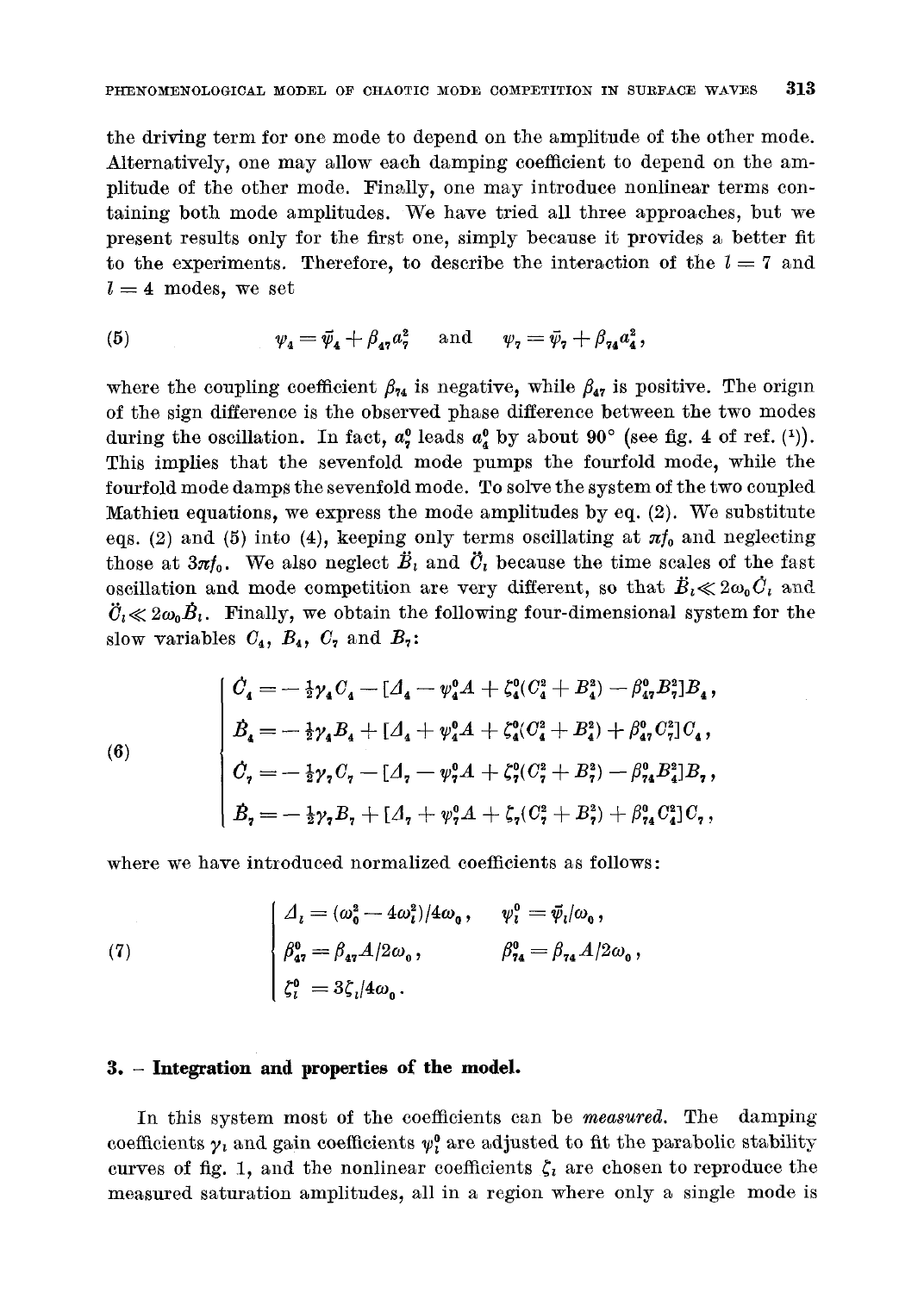present. We numerically integrate the system using the fourth-order Runge-Kutta method and find that regenerative oscillations (both periodic and chaotic) are, in fact, produced near the intersection of the stability boundaries for the two modes. We adjust the two mode-coupling coefficients to obtain an oscillatory domain similar in size to that found in the experiments (fig. 1). The space diagram produced by this set of model equations is shown in fig. 3. The value of the parameters used in the model are

$$
\gamma_4 = \gamma_7 = 0.40 \text{ s}^{-1}, \quad \psi_4^0 = 51.3 \text{ cm}^{-1} \text{ s}^{-1}, \quad \psi_7^0 = 52.6 \text{ cm}^{-1} \text{ s}^{-1}, \quad \zeta_4^0 = 1.00 \text{ s}^{-1},
$$
  

$$
\zeta_7^0 = 0.10 \text{ s}^{-1}, \quad \beta_{47}^0 = +(7.0 \text{ cm}^{-1} \text{ s}^{-1})A, \quad \beta_{74}^0 = -(9.0 \text{ cm}^{-1} \text{ s}^{-1})A,
$$
  

$$
\omega_4 = 49.59 \text{ rad/s}, \quad \omega_7 = 50.92 \text{ rad/s}.
$$

(The mode amplitudes are taken to be dimensionless with a scale set by the arbitrary chioce of  $\zeta_4^0$ .)



Fig. 3. - Phase diagram obtained from the phenomenologieal model by numerical integration. This figure should be compared with fig. 1.

The parabolic stability curves fit the experimental data to within about 10 % for  $A \le 150 \mu m$ . However, the shapes of the periodic and chaotic regims are different from those found experimentally.

In order to compare the behaviour near the onset of *chaos* with that observed experimentally, we present  $(fig. 4)$  time series of the slow component  $B$ and corresponding power spectra for three different values of  $A$ , but fixed  $f_0=16.11$  Hz. This figure may be compared with the experimental data in fig. 2. The basic period of oscillation is different by a factor of two, an unex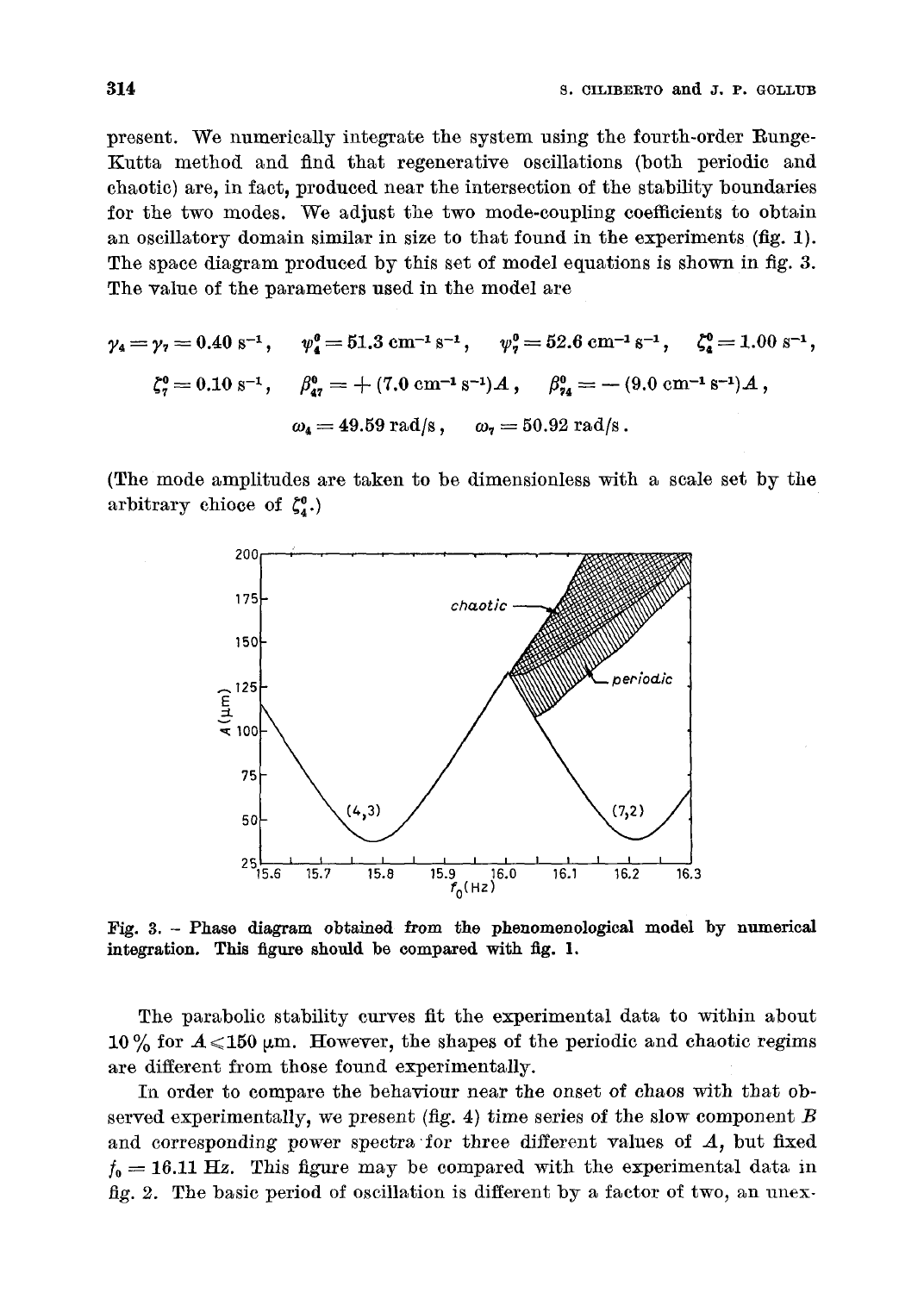plained discrepancy. However, in both cases we find the following features: a single subharmonic bifurcation of the slowly varying mode amplitude for comparable A and  $f_0$ ; an increase in the background noise level at or near this bifurcation; and a loss of all sharp spectral structure at higher  $A$  without further bifurcations. Thus the onset of chaos seems to be quite similar in the data and in the model.



Fig. 4. - Time **series and Fourier spectra obtained** from numerical integration **of the model at throe driving amplitudes.** This figure illustrates the transition from periodic to chaotic oscillation and should be compared to **the experimental** data of fig. 2. Both **experiment and model show a single** subharmonio bifurcation **with associated broadband noise onset.** 

We also measured the correlation dimension  $\nu$  for the chaotic states of the model. We find  $v = 2.41 \pm 0.04$  for  $A = 175 \mu m$ , and the same result at  $A = 155 \mu$ m. Thus the strange attractor produced by the model has about the same dimension as that found in the experiment.

The Lyapunov exponents of the model equations were also computed with the method proposed in  $(6)$ . The Kolmogorov entropy K (the sum of positive Lyapunov exponents) is 0.33 s<sup>-1</sup> at  $A = 175 \mu m$ . The ratio *K/f* of the Kolmogorov entropy to the frequency  $f$  of the slow oscillation is approximately 1.1 for both the model and the experiment.

 $(6)$  G. BENETTIN, L. GALGANI and J.M. STRELCYN: *Meccanica*, 15, 9 (1980).